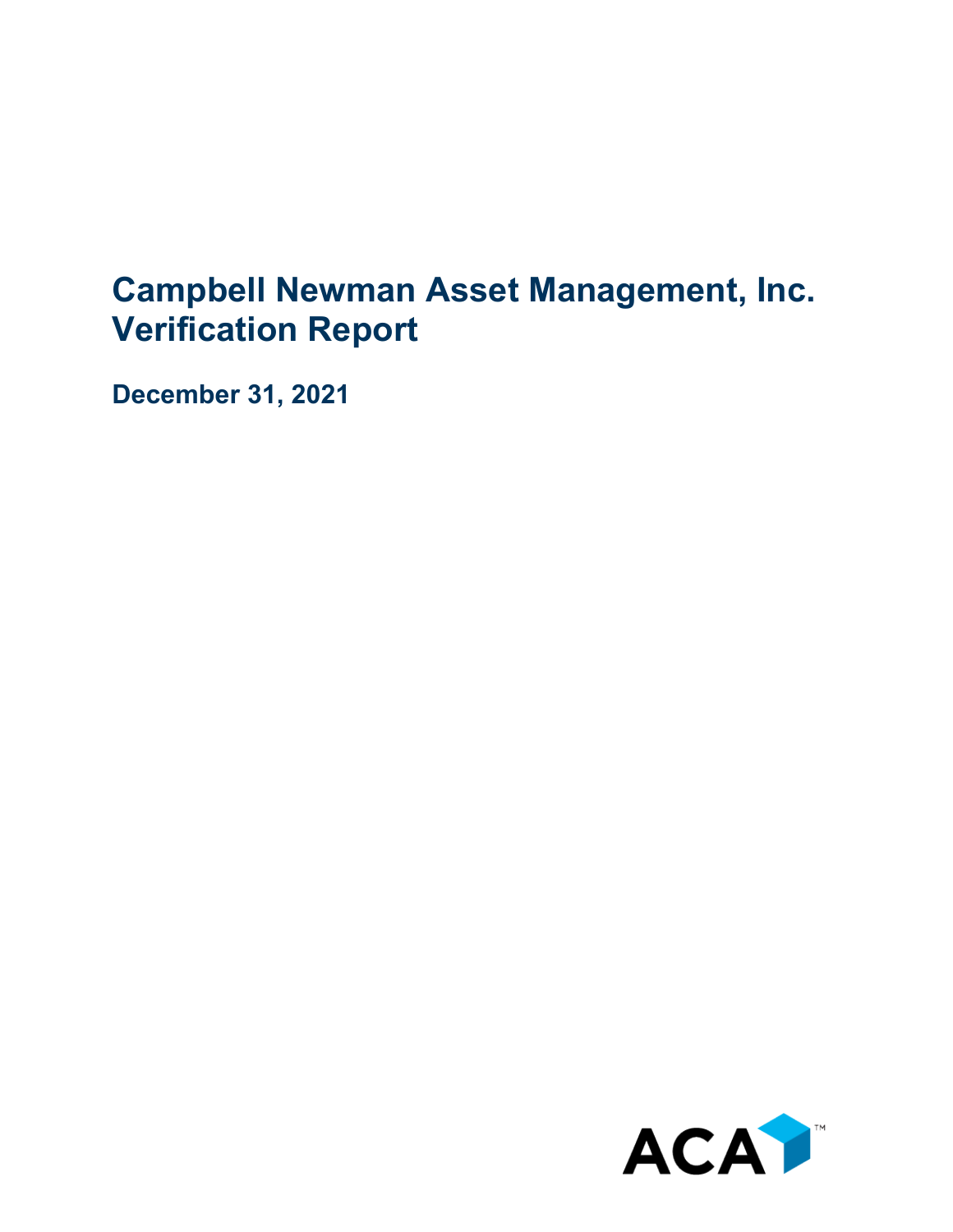

### **Verification Report**

Ms. Mary C. Brown, President Campbell Newman Asset Management, Inc.

We have verified whether Campbell Newman Asset Management, Inc. (the "Firm") has, for the periods from April 1, 2017 through December 31, 2021, established policies and procedures for complying with the Global Investment Performance Standards (GIPS®) related to composite and pooled fund maintenance and the calculation, presentation, and distribution of performance that are designed in compliance with the GIPS standards, as well as whether these policies and procedures have been implemented on a firm-wide basis. GIPS® is a registered trademark of CFA Institute. CFA Institute does not endorse or promote this organization, nor does it warrant the accuracy or quality of the content contained herein.

The Firm's management is responsible for its claim of compliance with the GIPS standards and the design and implementation of its policies and procedures. Our responsibilities are to be independent from the Firm and to express an opinion based on our verification. We conducted this verification in accordance with the required verification procedures of the GIPS standards, which includes testing performance on a sample basis. We also conducted such other procedures as we considered necessary in the circumstances.

In our opinion, for the periods from April 1, 2017 through December 31, 2021, the Firm's policies and procedures for complying with the GIPS standards related to composite and pooled fund maintenance, as well as the calculation, presentation, and distribution of performance, have been, in all material respects:

- Designed in compliance with the GIPS standards, and
- Implemented on a firm-wide basis.

A verification covering the periods from January 1, 2007 through March 31, 2017 was performed by another verification firm, whose report expressed an unqualified opinion thereon.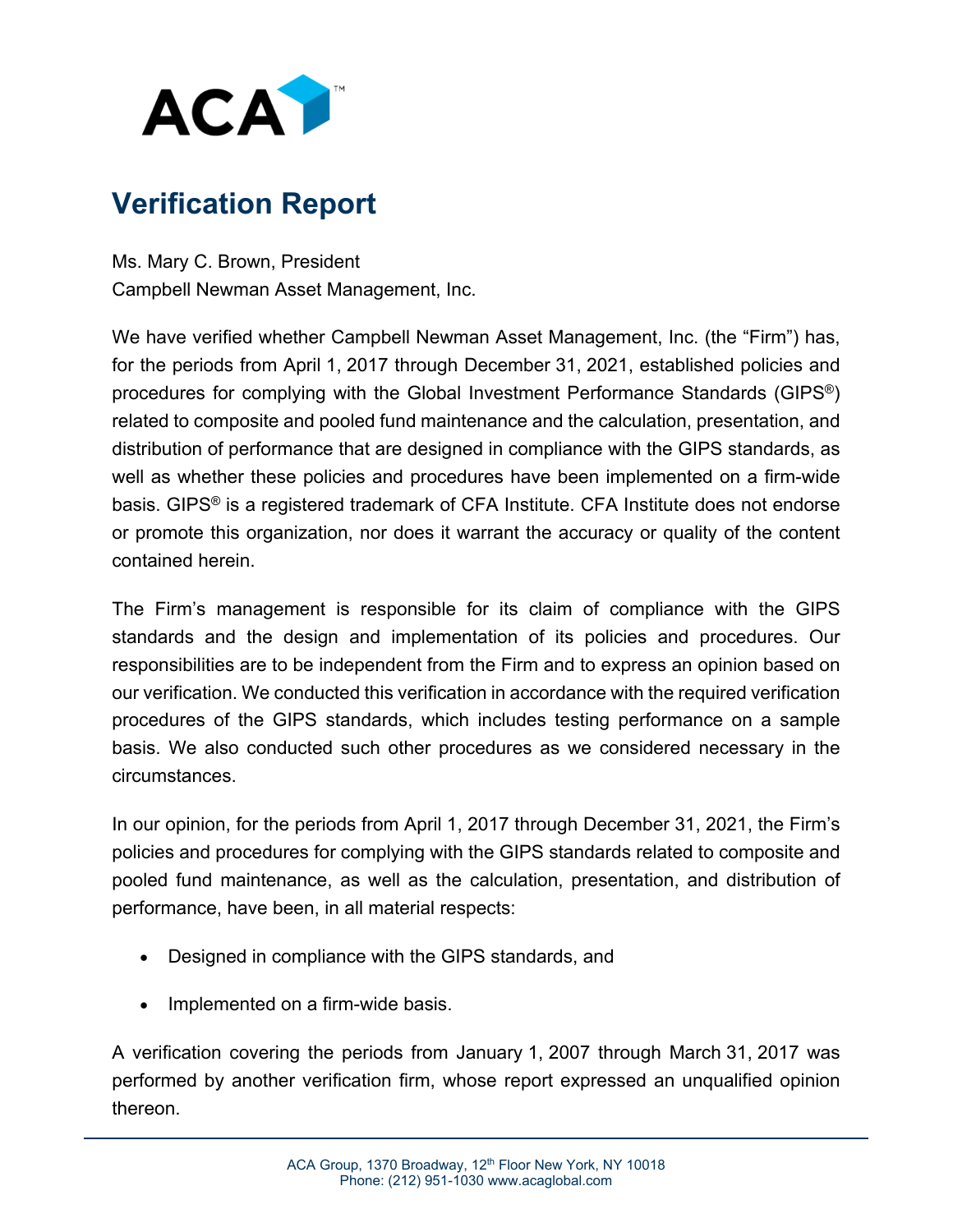

This report does not relate to or provide assurance on any specific performance report of the Firm or on the operating effectiveness of the Firm's controls or policies and procedures for complying with the GIPS standards.

ACA Group

ACA Group, Performance Services Division

April 25, 2022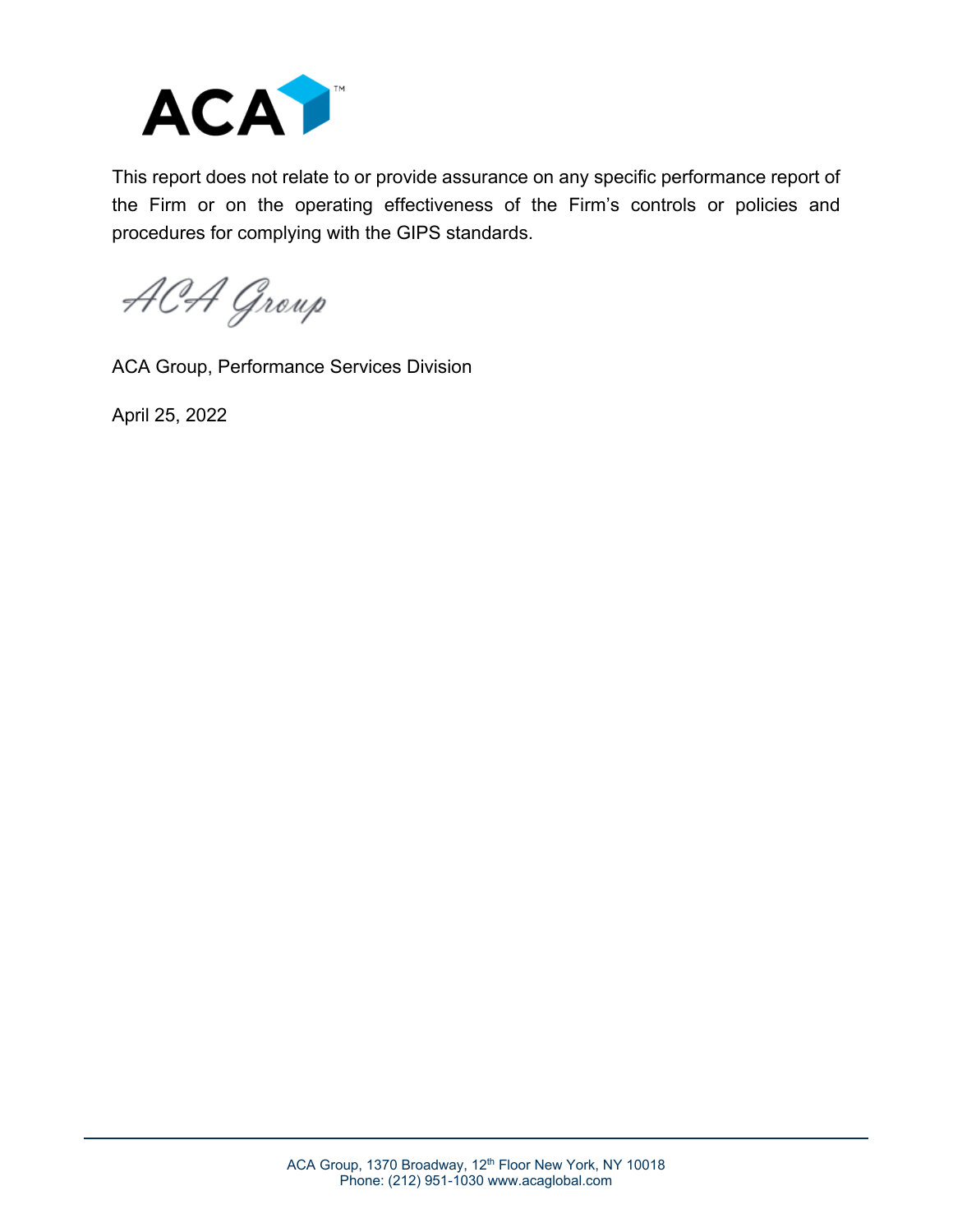## **Campbell Newman Asset Management, Inc. Verification and Large Cap Dividend Growth Composite Performance Examination Report**

**December 31, 2021**

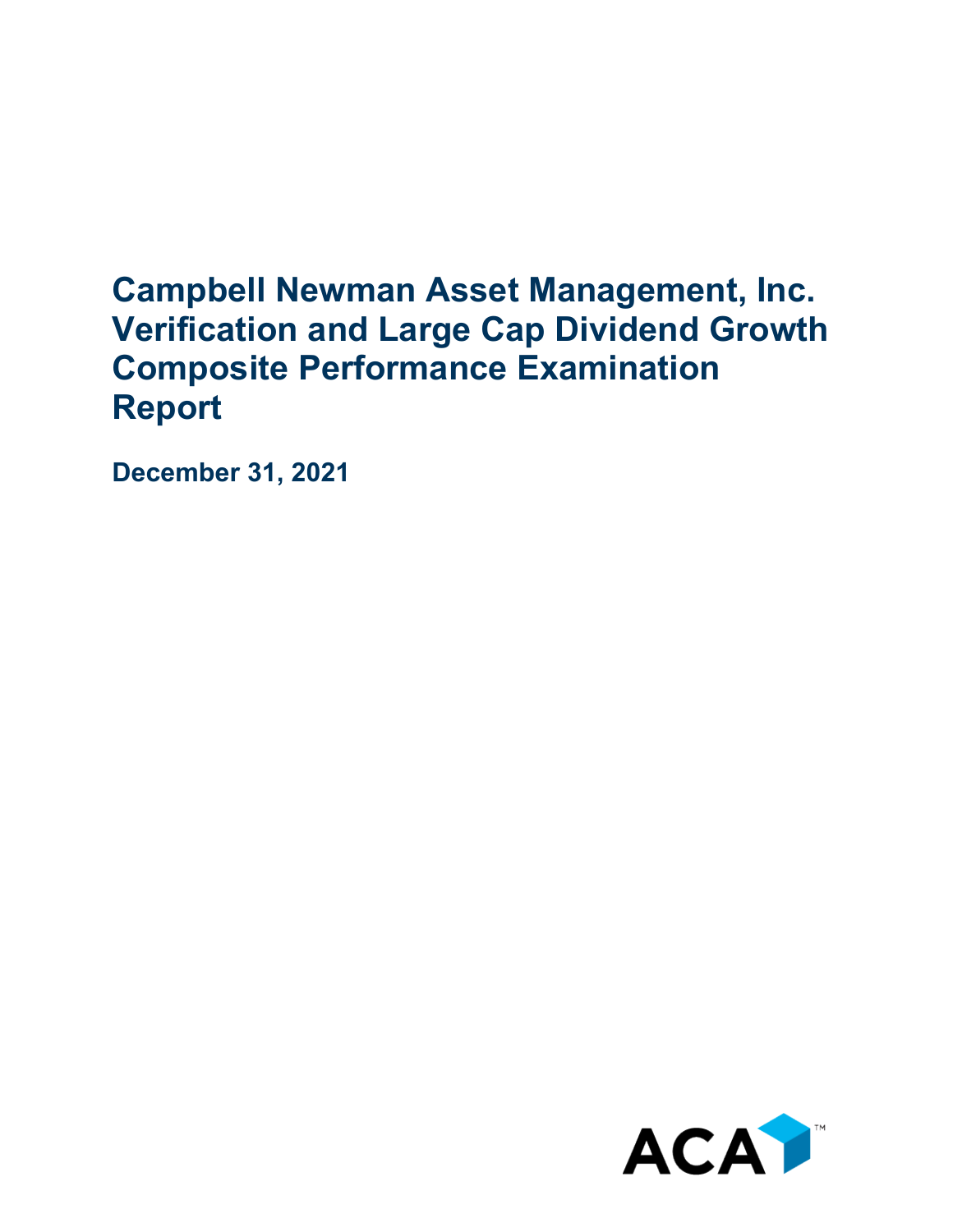

#### **Verification and Performance Examination Report**

Ms. Mary C. Brown, President Campbell Newman Asset Management, Inc.

We have verified whether Campbell Newman Asset Management, Inc. (the "Firm") has, for the periods from April 1, 2017 through December 31, 2021, established policies and procedures for complying with the Global Investment Performance Standards (GIPS®) related to composite and pooled fund maintenance and the calculation, presentation, and distribution of performance that are designed in compliance with the GIPS standards, as well as whether these policies and procedures have been implemented on a firm-wide basis. GIPS® is a registered trademark of CFA Institute. CFA Institute does not endorse or promote this organization, nor does it warrant the accuracy or quality of the content contained herein. We have also examined the Firm's Large Cap Dividend Growth Composite for the periods from April 1, 2017 through December 31, 2021.

The Firm's management is responsible for its claim of compliance with the GIPS standards, the design and implementation of its policies and procedures, and for the accompanying Large Cap Dividend Growth Composite's GIPS composite report. Our responsibilities are to be independent from the Firm and to express an opinion based on our verification and performance examination. We conducted this verification and performance examination in accordance with the required verification and performance examination procedures of the GIPS standards, which includes testing performed on a sample basis. We also conducted such other procedures as we considered necessary in the circumstances.

In our opinion, for the periods from April 1, 2017 through December 31, 2021, the Firm's policies and procedures for complying with the GIPS standards related to composite and pooled fund maintenance, as well as the calculation, presentation, and distribution of performance, have been, in all material respects:

- Designed in compliance with the GIPS standards, and
- Implemented on a firm-wide basis.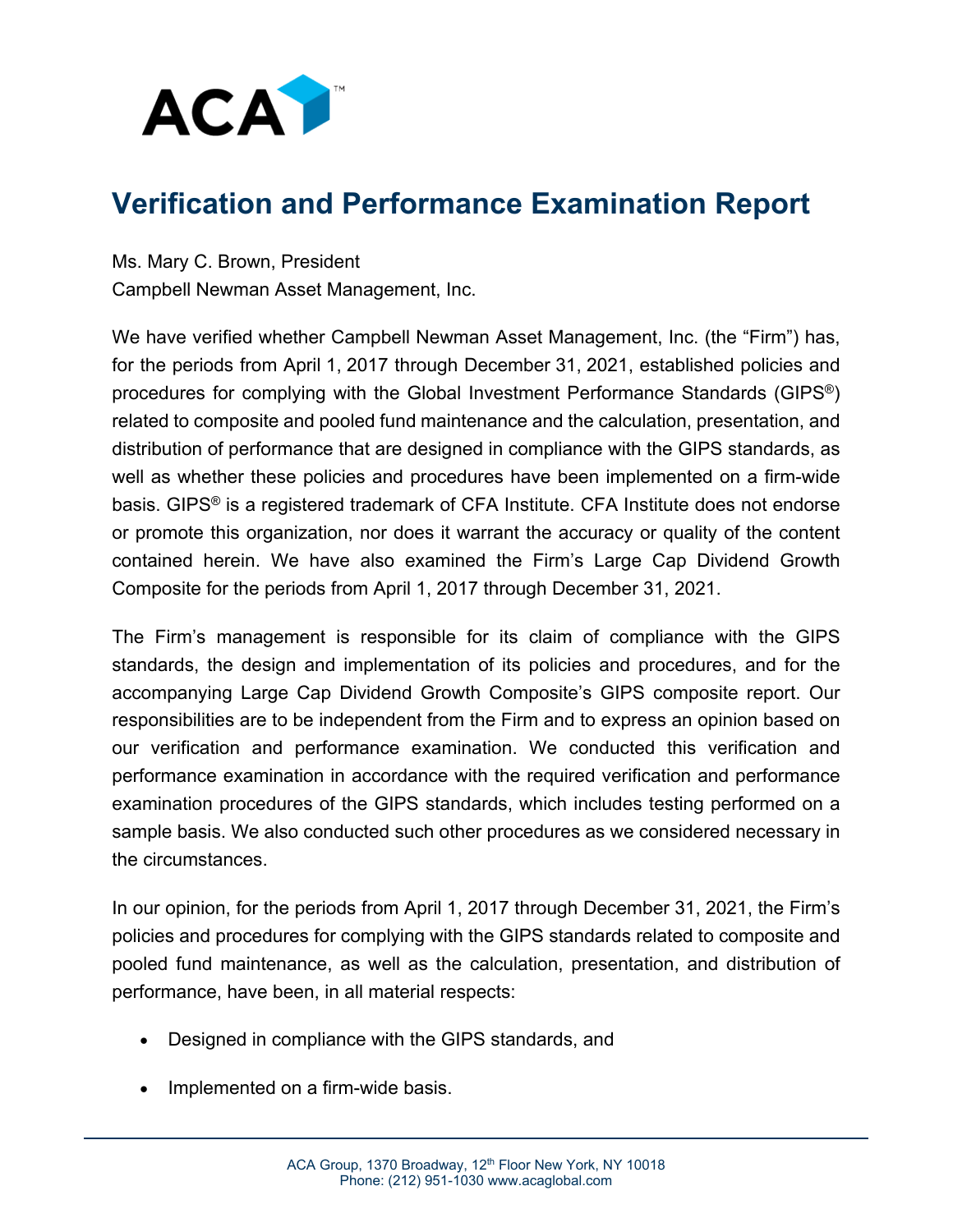

A verification covering the periods from January 1, 2007 through March 31, 2017 was performed by another verification firm, whose report expressed an unqualified opinion thereon.

Also, in our opinion, the Firm has, in all material respects:

- Constructed the Large Cap Dividend Growth Composite and calculated the Large Cap Dividend Growth Composite's performance for the periods from April 1, 2017 through December 31, 2021 in compliance with the GIPS standards; and
- Prepared and presented the accompanying Large Cap Dividend Growth Composite's GIPS composite report for the periods from April 1, 2017 through December 31, 2021 in compliance with the GIPS standards.

A performance examination of the Firm's Large Cap Dividend Growth Composite covering the periods from January 1, 2007 through March 31, 2017 was performed by another verification firm, whose report expressed an unqualified opinion thereon.

This report does not relate to or provide assurance on any specific performance report of the Firm other than the Firm's accompanying Large Cap Dividend Growth Composite's GIPS composite report, or on the operating effectiveness of the Firm's controls or policies and procedures for complying with the GIPS standards.

ACA Group

ACA Group, Performance Services Division

April 25, 2022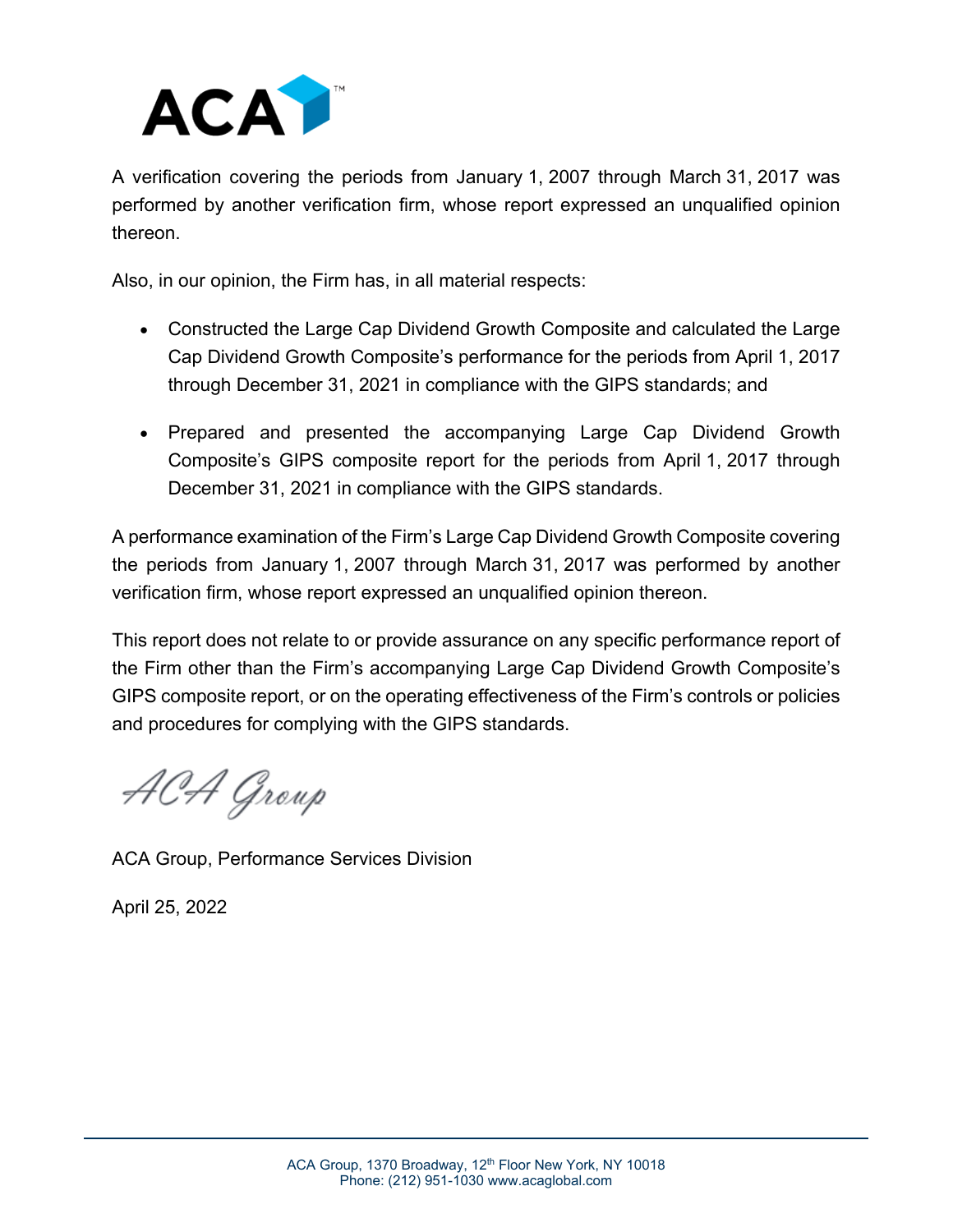

# LARGE CAP DIVIDEND GROWTH COMPOSITE

| <b>CAMPBELL NEWMAN</b>                                  |                                                          |                                                               |                                    |                                        |                                                        |                                     | <b>LARGE CAP DIVIDEND GROWTH COMPOSITE</b>                      |                                                   |                                                                           |                                                                                     |                                                                                       |                                                                                        |
|---------------------------------------------------------|----------------------------------------------------------|---------------------------------------------------------------|------------------------------------|----------------------------------------|--------------------------------------------------------|-------------------------------------|-----------------------------------------------------------------|---------------------------------------------------|---------------------------------------------------------------------------|-------------------------------------------------------------------------------------|---------------------------------------------------------------------------------------|----------------------------------------------------------------------------------------|
|                                                         |                                                          |                                                               |                                    |                                        |                                                        |                                     |                                                                 |                                                   |                                                                           |                                                                                     |                                                                                       |                                                                                        |
|                                                         | <b>TOTAL</b><br><b>RETURN</b><br><b>GROSS</b><br>OF FEES | <b>TOTAL</b><br><b>RETURN</b><br><b>NET OF</b><br><b>FEES</b> | <b>S&amp;P 500</b><br><b>INDEX</b> | <b>RUSSELL</b><br>1000<br><b>INDEX</b> | <b>COMPOSITE</b><br><b>ANNUAL</b><br><b>DISPERSION</b> | <b>COMPOSITE</b><br><b>ACCOUNTS</b> | <b>COMPOSITE</b><br><b>MARKET</b><br><b>VALUE</b><br>(MILLIONS) | <b>PERCENT</b><br><b>OF FIRM</b><br><b>ASSETS</b> | <b>GIPS</b><br><b>FIRM</b><br><b>MARKET</b><br><b>VALUE</b><br>(MILLIONS) | 3 YEAR<br><b>EX-POST</b><br><b>STANDARD</b><br><b>DEVIATION</b><br><b>COMPOSITE</b> | 3 YEAR<br><b>EX-POST</b><br><b>STANDARD</b><br><b>DEVIATION</b><br><b>S&amp;P 500</b> | 3 YEAR<br><b>EX-POST</b><br><b>STANDARD</b><br><b>DEVIATION</b><br><b>RUSSELL 1000</b> |
| <b>6 MONTHS 2003</b>                                    | 13.98%                                                   | 13.51%                                                        | 15.15%                             | 15.63%                                 | $\ast$                                                 |                                     | \$1.3                                                           | $0.2\%$                                           | \$762.1                                                                   | N/A                                                                                 | N/A                                                                                   | N/A                                                                                    |
| 2004                                                    | 15.05%                                                   | 14.32%                                                        | 10.88%                             | 11.40%                                 | $\ast$                                                 | $\overline{2}$                      | \$3.3                                                           | $0.5\%$                                           | \$690.1                                                                   | N/A                                                                                 | N/A                                                                                   | N/A                                                                                    |
| 2005                                                    | 4.99%                                                    | 4.45%                                                         | 4.91%                              | 6.26%                                  | 0.65%                                                  | 6                                   | \$8.4                                                           | $1.4\%$                                           | \$596.9                                                                   | N/A                                                                                 | N/A                                                                                   | N/A                                                                                    |
| 2006                                                    | 18.70%                                                   | 18.10%                                                        | 15.80%                             | 15.46%                                 | $0.39\%$                                               | 7                                   | \$10.0                                                          | 1.6%                                              | \$609.7                                                                   | N/A                                                                                 | N/A                                                                                   | N/A                                                                                    |
| 2007                                                    | 13.23%                                                   | 12.64%                                                        | 5.50%                              | 5.77%                                  | 0.80%                                                  | 9                                   | \$11.3                                                          | 1.9%                                              | \$593.5                                                                   | N/A                                                                                 | N/A                                                                                   | N/A                                                                                    |
| 2008                                                    | $-26.45%$                                                | $-26.87%$                                                     | $-36.99\%$                         | $-37.59%$                              | $\ast$                                                 | 6                                   | \$6.3                                                           | 2.5%                                              | \$249.5                                                                   | N/A                                                                                 | N/A                                                                                   | N/A                                                                                    |
| 2009                                                    | 21.72%                                                   | 21.17%                                                        | 26.47%                             | 28.44%                                 | $\ast$                                                 | 11                                  | \$64.6                                                          | 19.1%                                             | \$338.2                                                                   | N/A                                                                                 | N/A                                                                                   | N/A                                                                                    |
| 2010                                                    | 15.81%                                                   | 15.42%                                                        | 15.06%                             | 16.10%                                 | 0.52%                                                  | 10                                  | \$113.0                                                         | 26.9%                                             | \$419.3                                                                   | N/A                                                                                 | N/A                                                                                   | N/A                                                                                    |
| 2011                                                    | 4.70%                                                    | 4.36%                                                         | 2.11%                              | 1.50%                                  | $0.33\%$                                               | 17                                  | \$153.8                                                         | 33.2%                                             | \$463.5                                                                   | 16.5%                                                                               | 18.7%                                                                                 | 18.9%                                                                                  |
| 2012                                                    | 10.51%                                                   | 10.17%                                                        | 16.00%                             | 16.42%                                 | $0.39\%$                                               | 24                                  | \$160.7                                                         | 34.7%                                             | \$462.9                                                                   | 14.0%                                                                               | 15.1%                                                                                 | 15.4%                                                                                  |
| 2013                                                    | 30.99%                                                   | 30.56%                                                        | 32.39%                             | 33.11%                                 | 0.19%                                                  | 27                                  | \$115.4                                                         | 26.0%                                             | \$443.3                                                                   | 11.2%                                                                               | 11.9%                                                                                 | 12.3%                                                                                  |
| 2014                                                    | 13.04%                                                   | 12.65%                                                        | 13.69%                             | 13.24%                                 | 0.21%                                                  | 25                                  | \$95.2                                                          | 16.8%                                             | \$567.9                                                                   | 9.1%                                                                                | $9.0\%$                                                                               | 9.1%                                                                                   |
| 2015                                                    | 1.26%                                                    | 0.88%                                                         | 1.38%                              | 0.92%                                  | 0.10%                                                  | $114^{+}$                           | \$106.8                                                         | 21.5%                                             | \$496.3                                                                   | $11.1\%$                                                                            | 10.5%                                                                                 | 10.5%                                                                                  |
| 2016                                                    | 10.34%                                                   | 9.90%                                                         | 11.96%                             | 12.05%                                 | $0.30\%$                                               | 141                                 | \$108.7                                                         | 19.7%                                             | \$551.3                                                                   | 10.9%                                                                               | $10.6\%$                                                                              | 10.7%                                                                                  |
| 2017                                                    | 24.63%                                                   | 24.12%                                                        | 21.83%                             | 21.69%                                 | 0.24%                                                  | 181                                 | \$105.8                                                         | 17.2%                                             | \$613.7                                                                   | $10.5\%$                                                                            | 9.9%                                                                                  | $10.0\%$                                                                               |
| 2018                                                    | $-3.11%$                                                 | $-3.52%$                                                      | $-4.38%$                           | $-4.78%$                               | 0.17%                                                  | 247                                 | \$107.2                                                         | 17.9%                                             | \$597.9                                                                   | 11.4%                                                                               | 10.8%                                                                                 | 11.0%                                                                                  |
| 2019                                                    | 33.22%                                                   | 32.65%                                                        | 31.49%                             | 31.43%                                 | 0.28%                                                  | 286                                 | \$147.8                                                         | 19.1%                                             | \$775.7                                                                   | 12.7%                                                                               | 11.9%                                                                                 | 12.1%                                                                                  |
| 2020                                                    | 13.14%                                                   | 12.66%                                                        | 18.40%                             | 20.96%                                 | 0.28%                                                  | 315                                 | \$166.2                                                         | 18.4%                                             | \$905.3                                                                   | 18.5%                                                                               | 18.5%                                                                                 | 19.1%                                                                                  |
| 2021                                                    | 30.61%                                                   | 30.12%                                                        | 28.71%                             | 26.45%                                 | $0.22\%$                                               | 397                                 | \$298.6                                                         | 25.5%                                             | \$1,171.0                                                                 | 16.9%                                                                               | 17.2%                                                                                 | 17.7%                                                                                  |
| <b>ANNUALIZED</b><br><b>SINCE</b><br><b>INCEPTION**</b> | 12.43%                                                   | 11.93%                                                        | 11.16%                             | 11.34%                                 |                                                        |                                     |                                                                 |                                                   |                                                                           |                                                                                     |                                                                                       |                                                                                        |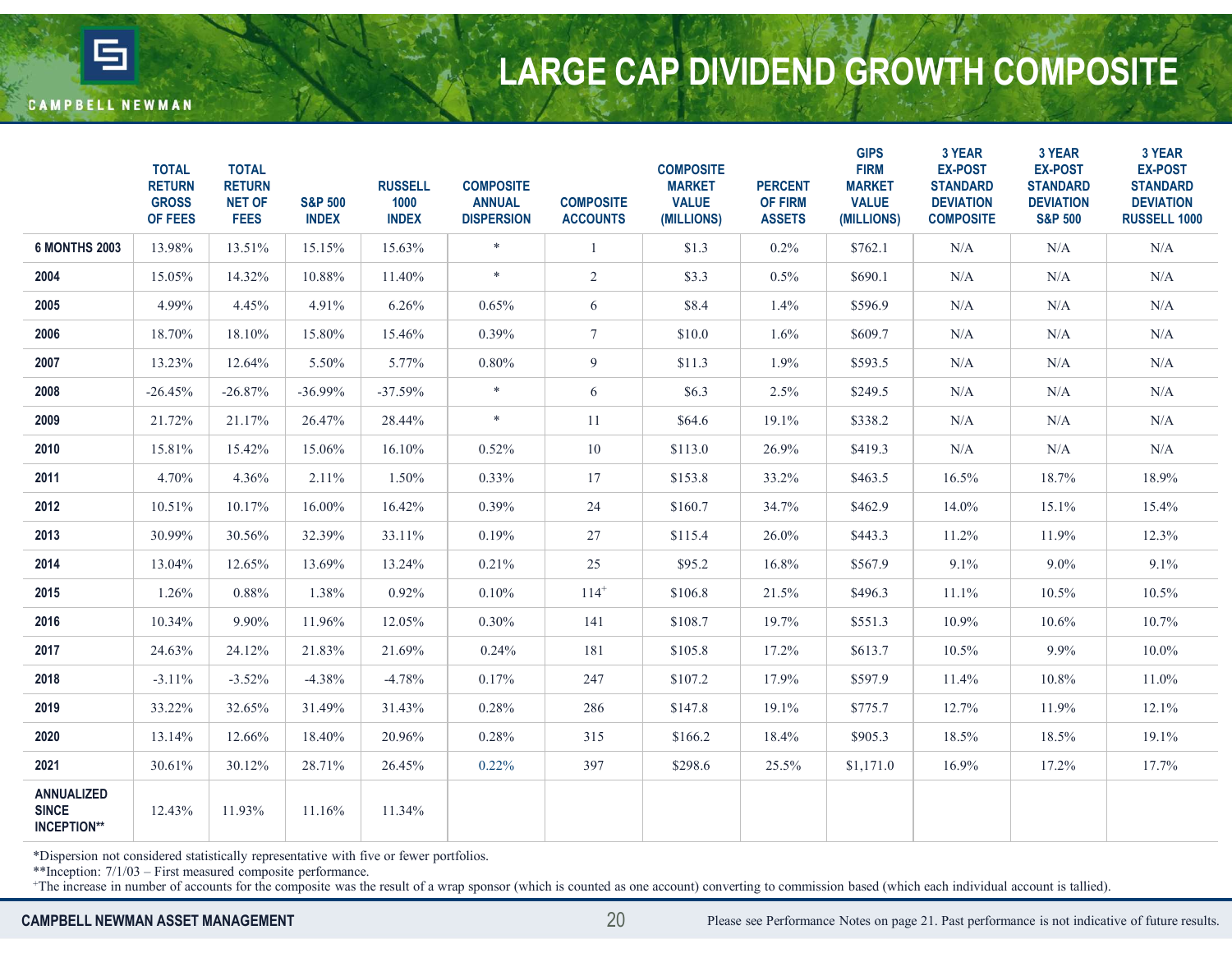

# PERFORMANCE NOTES

#### LARGE CAP DIVIDEND GROWTH COMPOSITE PERFORMANCE NOTES:

- registered with the Securities and Exchange Commission. Registration does not imply a certain level of skill or training. The firm offers advisory services under equity strategies to taxable and tax-exempt clients.
- **EXELUMENT COMPOSITE PERFORMANCE NOTES:**<br> **ARGE CAP DIVIDEND GROWTH COMPOSITE PERFORMANCE NOTES:**<br> **ARGE CAP DIVIDEND GROWTH COMPOSITE PERFORMANCE NOTES:**<br>
trajectoric Campbell Newman Asset Management, Inc., formerly Campb **EXERT OR MANCE NOTES**<br> **ARGE CAP DIVIDEND GROWTH COMPOSITE PERFORMANCE NOTES:**<br> **ARGE CAP DIVIDEND GROWTH COMPOSITE PERFORMANCE NOTES:**<br>
The Definition: Campbell Newman Asset Management, Inc. formerly Campbell, Newman, Po **COMPRESS Standards.** Campbell Newman Asset Management, Inc., formerly Campbell, Newman, Pottinger and Associates, Inc., is a privately held, independent investment adviser with the GIPS standards. Campbell Newman Asset Ma A firm that claims compliance with the GIPS® standards must establish policies and procedures for complying with all the applicable requirements of the GIPS® standards.<br>Verification provides assurance on whether the firm's **EXERT ORMANCE NOTES**<br> **REGE CAP DIVIDEND GROWTH COMPOSITE PERFORMANCE NOTES:**<br>
From Definition Campbell Newman Asset Management, Inc., formely Campbell, Newman, Pottinger and Associates, Inc., is a privately held, indepen distribution of performance, have been designed in compliance with the GIPS® standards and have been implemented on a firm-wide basis. The Large Cap Dividend Growth Composite has had a performance examination for the perio FOR THE DROWERT COMPOSITE PERFORMANCE NOTES:<br>
From Definition: Complex Newstan Asset Management, Inc., formerly Complex). Newstan, Positinger and Associates, Inc., is a privately held, independent investment of viscor-<br>
Co available upon request. CRIFORMANCE NOTES<br>
REPRETORMANCE INTERNATIONAL COMPOSITE PERFORMANCE NOTES:<br>
Trip DEMONS IN COMPOSITE ARE ARTICULATED SECTION AND CONTENT COMPOSITE AREA CONTENT COMPOSITE AND THE SECTION TO A THEOREM AND THE SECTION AND CO **EXEREM SERVIE AND THE SERVIE OR ANTISED AND THE SERVIE OCCUPATION CONTROL INTERNATIONAL CONTROL INTERNATIONAL CONTROL INTERNATIONAL CONTROL INTERNATIONAL CONTROL INTERNATIONAL CONTROL INTERNATIONAL CONTROL INTERNATIONAL C** e. Returns are presented gross and net of management fees and include the reinvestment of all income. Net of fees performance is calculated using actual management fees. FERE OR WANCE NOTES<br>
A FRO E CAP DIVIDEND GROWTH COMPOSITE PERFORMANCE NOTES;<br>
A FRO BOSSIMIZE COMPOSITE AND CONTROLL TO CONTROLL TO THE CONTROLL TO THE CONTROLL TO THE CONTROLL TO THE CONTROLL TO THE CONTROLL TO THE CONTR **PERFORMANCE NOTES**<br> **REE CAP DIVIDEND GROWTH COMPOSITE PERFORMANCE NOTES:**<br> **ETHICAL CONFORMANCE SECONDANCE SECONDANCE SECONDANCE SECONDANCE SECOND INTERFERENCE AND THE SECOND IN EXPRESS CAMPANCE INTERFERENCE AND INTERFER** LARGE CAP DIVIDEND GROWTH COMPOSITE PERFORMANCE NOTES;<br>
The Definition Completed interactional descriptions in  $\frac{1}{2}$  and the market portfolios that is a create portfolios that is a create portfolios that is a strength From the control of the control of the second and behavior of the method of the based of the control of the include material includes the control of the second includes the control of the control of the second to include m h. Gross returns do not a state of the state of the state of the liberal methods of the state of the state of the state of the state of the state of the state of the state of the state of the state of the state of the sta man Asset Management, Inc. claims compliance with the Global Investment Performance Standards (GIPS50) and has compled Newman Asset Management, Inc. has been independently verified for the periods J<br>im second Management, In the GIFS® standards. Campbell Newman Asset Management, Inc. has been independently verified for the periods Jivest<br>ims compliance with the GIFS® standards must establish policies and procedures for complying with all t
- realized and unrealized gains or losses. Security transactions are accounted for on trade date and accrual accounting is utilized for fixed income. All returns presented are calculated using U.S. Dollars.
- outflow of 10% or greater of total portfolio assets.
- 
- http://www.spindices.com). On 10/01/10, the Russell 1000<sup>®</sup> Index was added as additional information to provide relevant relative performance information of different investment styles. The Russell 1000 Index measures the performance of the large-cap segment of the U.S. equity universe. It is a subset of the Russell 3000 Index and includes approximately 1000 of the largest securities based on a combination of their market cap and current index membership. The Russell 1000 represents approximately 92% of the U.S. market. (Source: http://www.russell.com). Indexes are unmanaged. It is not possible to invest directly in an index. ims compliance with the GIPS® standards must establish policies and procedures for complying with all the applicable performance, the system and the applicable performance of the composite standards and have been implement Verification measures consistency in when the firm's policies and products related to composite and products and products and products and products and products are equilible to the consistency of a first equilible perfor scalar three-year ex-post standard deviation in the three-year ex-positive proposition in the control of the most standard deviation in the control of the most standard deviation in the control of the control of the contro reformance per easies and the set of the set of the set of the results of the results. Other methods may connect the results of the period Universe interaction and the results of the results. Other methods may be a set of Received Chocks 1, 2008 Sapach 2008 Sapach 2008 Sapach 2008 Sapach 2008 Sapach 2008 Sapach 2008 Sapach 2008 Sapach 2008 Sapach 2008 Sapach 2008 Sapach 2008 Sapach 2008 Sapach 2008 Sapach 2008 Sapach 2008 Sapach 2008 Sapac External on the formal content of the content of the content of the content of the content or a registered trademark of the content of the content or the content or the content of the content of the content or the content
- value greater than or equal to \$200,000 and holdings that are primarily dividend paying growth stocks and cash. Beginning 7/1/09, the criteria used to determine fully discretionary portfolios was amended to include maximum the equity portion of balanced portfolios that meet the criteria for this composite. Cash is allocated to fixed income and equity segments of balanced portfolios by maintaining separate portfolios in our portfolio accounting system for each segment of the balanced portfolio.
- 

| First \$5 million         | $0.85\%$ |
|---------------------------|----------|
| Next \$5 million          | $0.70\%$ |
| Balance over \$10 million | $0.60\%$ |
|                           |          |

- of annual returns is measured as the asset-weighted standard deviation of the returns in the composite. Dispersion includes only those portfolios that have been included in the composite for the entire year. Dispersion is calculated using gross returns.
- 
- depending on market conditions and the composition of the portfolio. Care should be used when comparing these results to those published by other investment advisors, other investment vehicles and unmanaged indices due to possible differences in calculation methods.
- request.
- contained herein.

\*Campbell Newman Asset Management, Inc. at its discretion, may negotiate a set fee or a fee schedule which is different from standard fee schedules.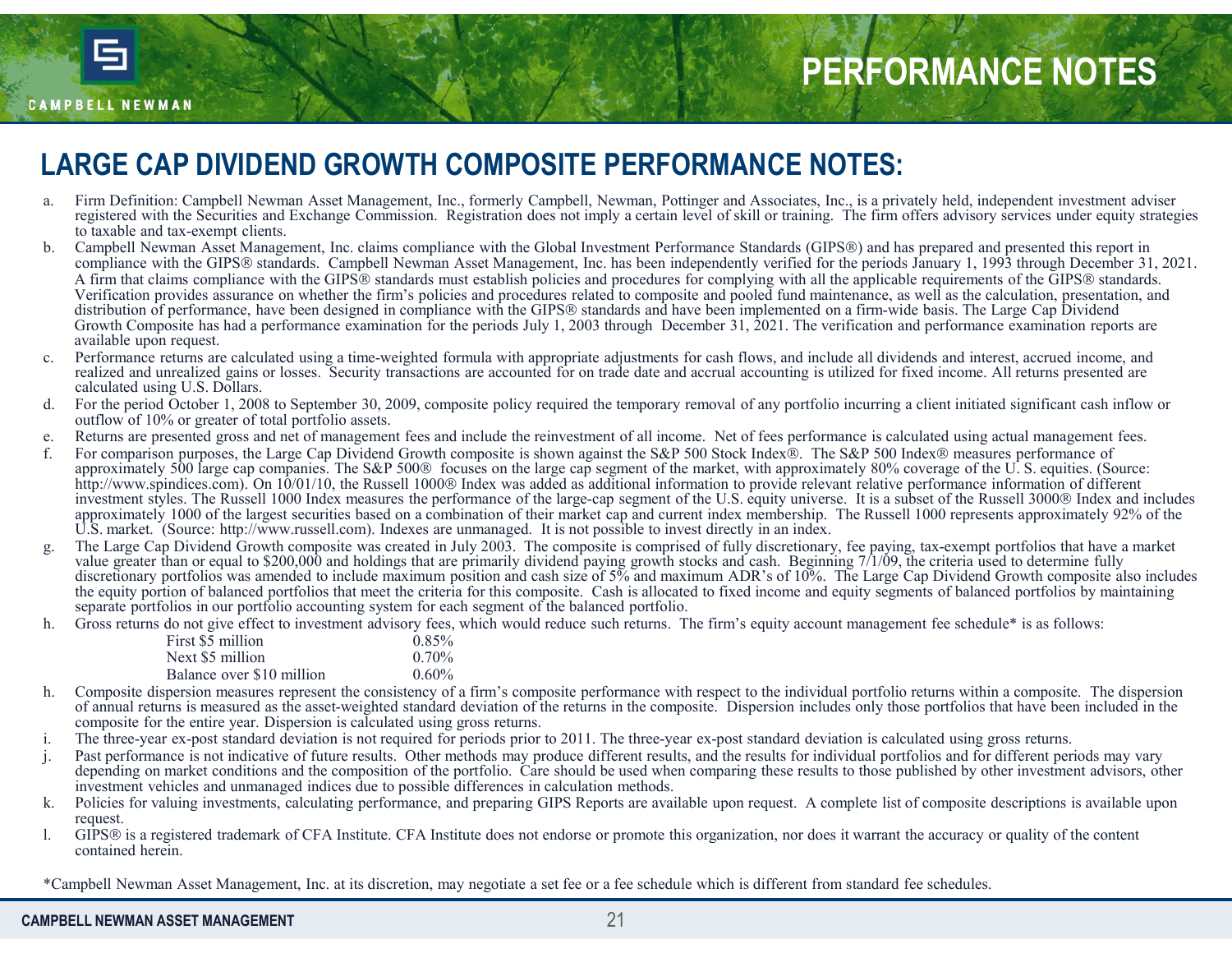## **Campbell Newman Asset Management, Inc. Verification and Small Cap Growth Composite Performance Examination Report**

**December 31, 2021**

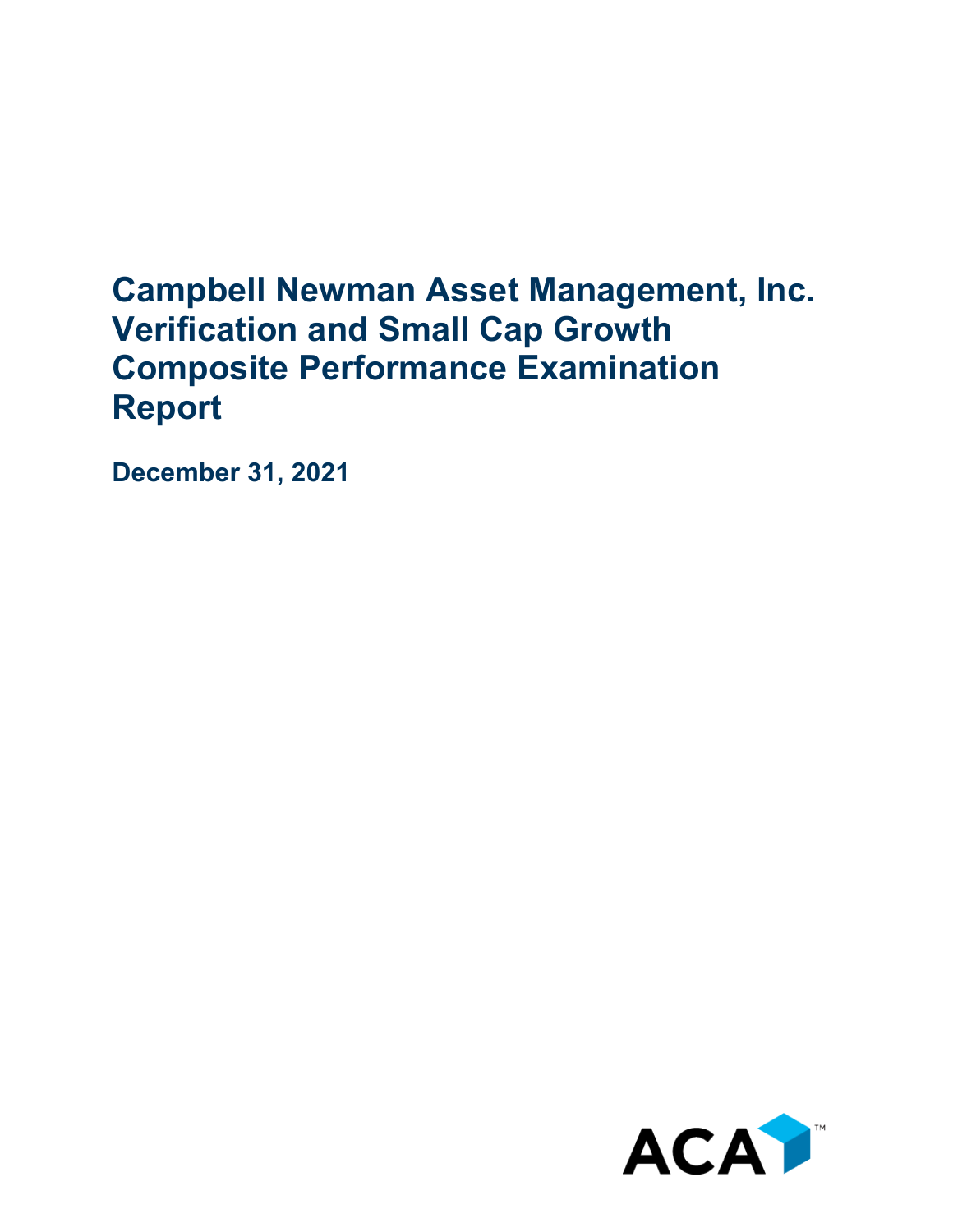

#### **Verification and Performance Examination Report**

Ms. Mary C. Brown, President Campbell Newman Asset Management, Inc.

We have verified whether Campbell Newman Asset Management, Inc. (the "Firm") has, for the periods from April 1, 2017 through December 31, 2021, established policies and procedures for complying with the Global Investment Performance Standards (GIPS®) related to composite and pooled fund maintenance and the calculation, presentation, and distribution of performance that are designed in compliance with the GIPS standards, as well as whether these policies and procedures have been implemented on a firm-wide basis. GIPS® is a registered trademark of CFA Institute. CFA Institute does not endorse or promote this organization, nor does it warrant the accuracy or quality of the content contained herein. We have also examined the Firm's Small Cap Growth Composite for the periods from April 1, 2017 through December 31, 2021.

The Firm's management is responsible for its claim of compliance with the GIPS standards, the design and implementation of its policies and procedures, and for the accompanying Small Cap Growth Composite's GIPS composite report. Our responsibilities are to be independent from the Firm and to express an opinion based on our verification and performance examination. We conducted this verification and performance examination in accordance with the required verification and performance examination procedures of the GIPS standards, which includes testing performed on a sample basis. We also conducted such other procedures as we considered necessary in the circumstances.

In our opinion, for the periods from April 1, 2017 through December 31, 2021, the Firm's policies and procedures for complying with the GIPS standards related to composite and pooled fund maintenance, as well as the calculation, presentation, and distribution of performance, have been, in all material respects:

- Designed in compliance with the GIPS standards, and
- Implemented on a firm-wide basis.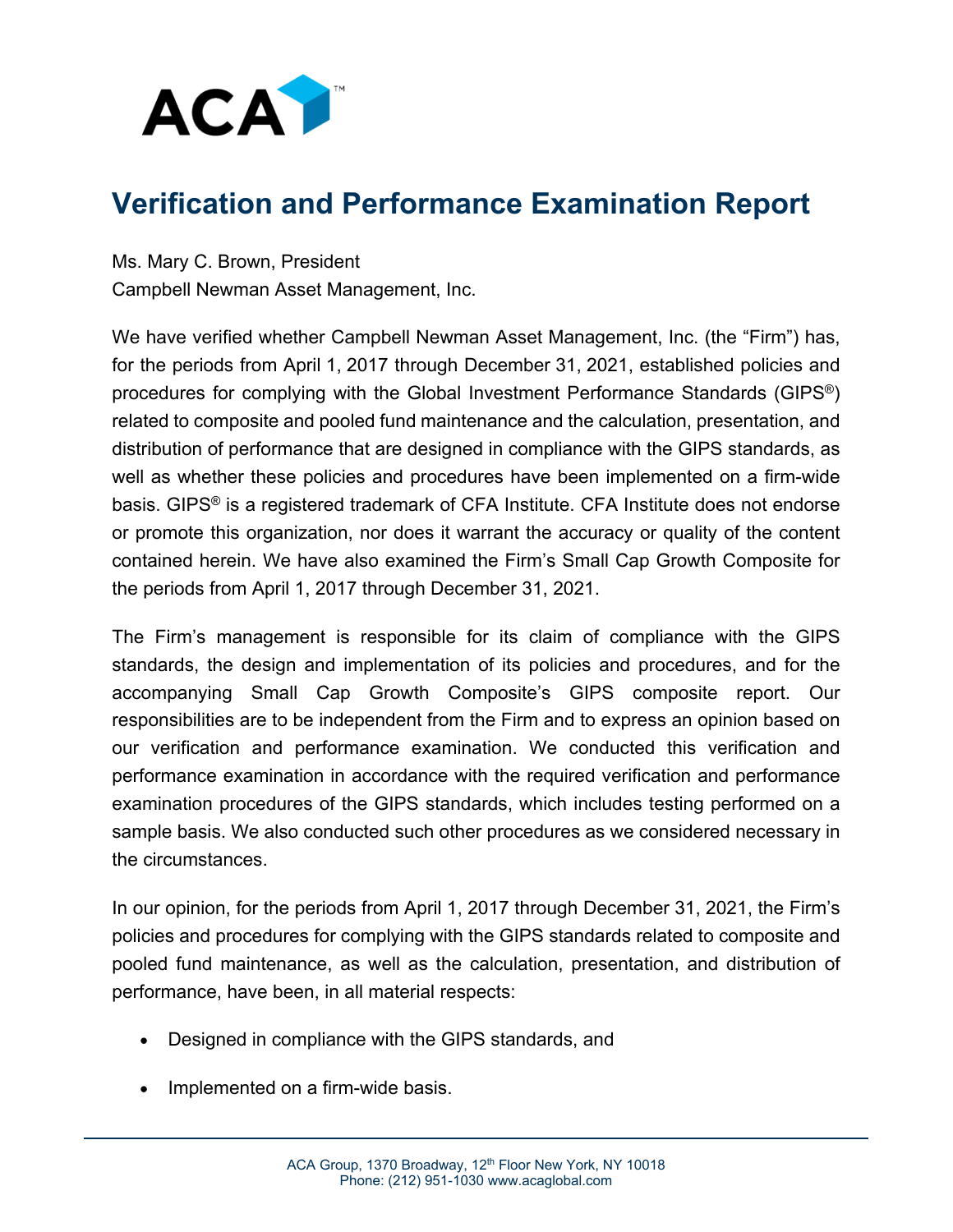

A verification covering the periods from January 1, 2007 through March 31, 2017 was performed by another verification firm, whose report expressed an unqualified opinion thereon.

Also, in our opinion, the Firm has, in all material respects:

- Constructed the Small Cap Growth Composite and calculated the Small Cap Growth Composite's performance for the periods from April 1, 2017 through December 31, 2021 in compliance with the GIPS standards; and
- Prepared and presented the accompanying Small Cap Growth Composite's GIPS composite report for the periods from April 1, 2017 through December 31, 2021 in compliance with the GIPS standards.

A performance examination of the Firm's Small Cap Growth Composite covering the periods from January 1, 2014 through March 31, 2017 was performed by another verification firm, whose report expressed an unqualified opinion thereon.

This report does not relate to or provide assurance on any specific performance report of the Firm other than the Firm's accompanying Small Cap Growth Composite's GIPS composite report, or on the operating effectiveness of the Firm's controls or policies and procedures for complying with the GIPS standards.

ACA Group

ACA Group, Performance Services Division

April 25, 2022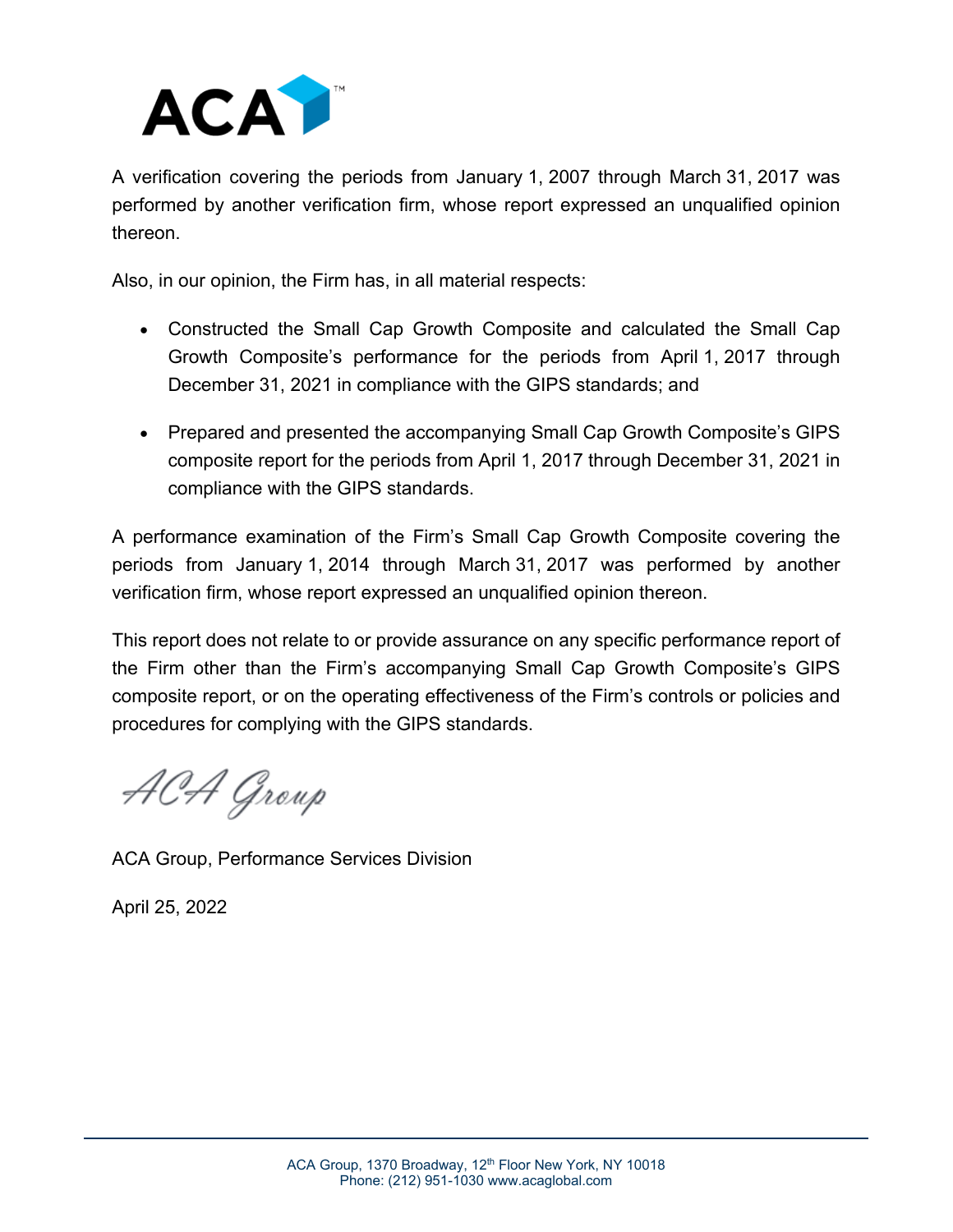# SMALL CAP GROWTH COMPOSITE

| 百                     |                                                                                                                                                                                                                                    |                                                               |                                                         |                                                        |                                     |                                                                 |                                                   |                                                                     |                                                                           | <b>SMALL CAP GROWTH COMPOSITE</b>                                                   |                                                                                                         |
|-----------------------|------------------------------------------------------------------------------------------------------------------------------------------------------------------------------------------------------------------------------------|---------------------------------------------------------------|---------------------------------------------------------|--------------------------------------------------------|-------------------------------------|-----------------------------------------------------------------|---------------------------------------------------|---------------------------------------------------------------------|---------------------------------------------------------------------------|-------------------------------------------------------------------------------------|---------------------------------------------------------------------------------------------------------|
| <b>AMPBELL NEWMAN</b> |                                                                                                                                                                                                                                    |                                                               |                                                         |                                                        |                                     |                                                                 |                                                   |                                                                     |                                                                           |                                                                                     |                                                                                                         |
|                       | <b>TOTAL</b><br><b>RETURN</b><br><b>GROSS OF</b><br><b>FEES</b>                                                                                                                                                                    | <b>TOTAL</b><br><b>RETURN</b><br><b>NET OF</b><br><b>FEES</b> | <b>RUSSELL</b><br>2000<br><b>GROWTH</b><br><b>INDEX</b> | <b>COMPOSITE</b><br><b>ANNUAL</b><br><b>DISPERSION</b> | <b>COMPOSITE</b><br><b>ACCOUNTS</b> | <b>COMPOSITE</b><br><b>MARKET</b><br><b>VALUE</b><br>(MILLIONS) | <b>PERCENT</b><br><b>OF FIRM</b><br><b>ASSETS</b> | <b>PERCENT</b><br>OF NON-<br>FEE-<br><b>PAYING</b><br><b>ASSETS</b> | <b>GIPS</b><br><b>FIRM</b><br><b>MARKET</b><br><b>VALUE</b><br>(MILLIONS) | 3 YEAR<br><b>EX-POST</b><br><b>STANDARD</b><br><b>DEVIATION</b><br><b>COMPOSITE</b> | 3 YEAR<br><b>EX-POST</b><br><b>STANDARD</b><br><b>DEVIATION</b><br><b>RUSSELL 2000</b><br><b>GROWTH</b> |
| $2014+$               | 4.67%                                                                                                                                                                                                                              | 4.57%                                                         | 5.60%                                                   | $\ast$                                                 | $\overline{1}$                      | \$0.1                                                           | $0.0\%$                                           | 100%                                                                | \$567.9                                                                   | N/A                                                                                 | N/A                                                                                                     |
| 2015                  | 2.94%                                                                                                                                                                                                                              | 2.77%                                                         | $-1.38%$                                                | $\ast$                                                 | $\overline{4}$                      | \$0.5                                                           | 0.1%                                              | 22%                                                                 | \$496.3                                                                   | N/A                                                                                 | N/A                                                                                                     |
| 2016                  | 12.45%                                                                                                                                                                                                                             | 11.95%                                                        | 11.32%                                                  | 0.34%                                                  | 22                                  | \$4.3                                                           | 0.1%                                              | 10%                                                                 | \$551.3                                                                   | 15.1%                                                                               | 16.7%                                                                                                   |
| 2017                  | 27.60%                                                                                                                                                                                                                             | 27.00%                                                        | 22.17%                                                  | 0.19%                                                  | 45                                  | \$9.6                                                           | 1.6%                                              | 5.9%                                                                | \$613.7                                                                   | 13.0%                                                                               | 14.6%                                                                                                   |
| 2018                  | $-10.65%$                                                                                                                                                                                                                          | $-11.09%$                                                     | $-9.31%$                                                | 0.17%                                                  | 82                                  | \$13.7                                                          | 2.3%                                              | 3.7%                                                                | \$597.9                                                                   | 15.9%                                                                               | 16.5%                                                                                                   |
| 2019                  | 25.82%                                                                                                                                                                                                                             | 25.22%                                                        | 28.48%                                                  | 0.19%                                                  | 118                                 | \$22.7                                                          | 2.9%                                              | 2.7%                                                                | \$775.7                                                                   | 16.5%                                                                               | 16.4%                                                                                                   |
| 2020                  | 38.39%                                                                                                                                                                                                                             | 37.73%                                                        | 34.63%                                                  | $0.30\%$                                               | 116                                 | \$30.5                                                          | 3.4%                                              | 3.1%                                                                | \$905.3                                                                   | 24.19%                                                                              | 25.10%                                                                                                  |
| 2021                  | 22.60%                                                                                                                                                                                                                             | 22.01%                                                        | 2.83%                                                   | 0.42%                                                  | 155                                 | \$44.9                                                          | 3.8%                                              | 2.8%                                                                | \$1,171.0                                                                 | 21.25%                                                                              | 23.07%                                                                                                  |
|                       | *Dispersion not considered statistically representative with five or fewer portfolios.<br>+Inception: 1/1/14 - First measured composite performance.<br>N/A - Statistic is not available given less than 36 months of performance. |                                                               |                                                         |                                                        |                                     |                                                                 |                                                   |                                                                     |                                                                           |                                                                                     |                                                                                                         |